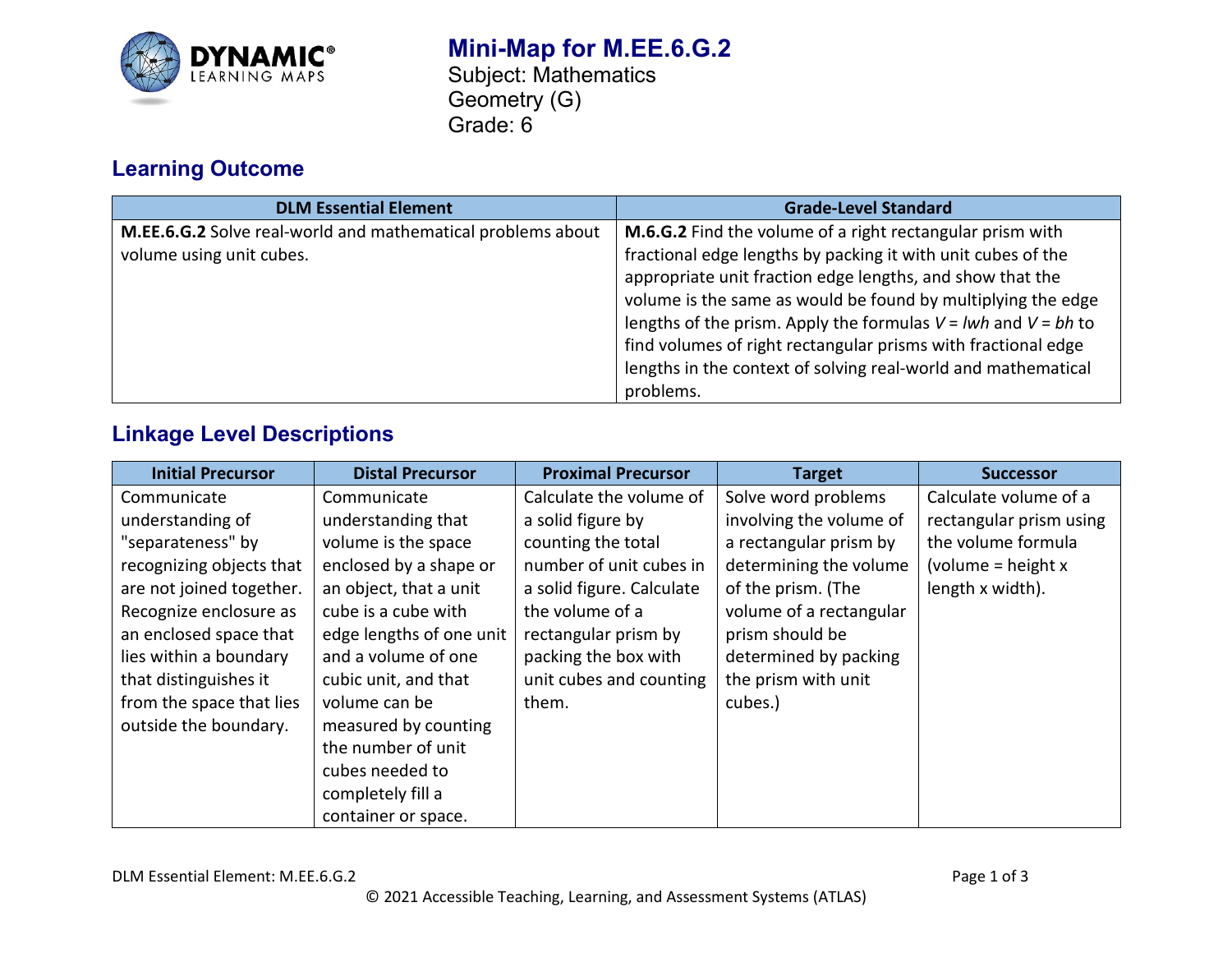### **Initial Precursor and Distal Precursor Linkage Level Relationships to the Target**

In order to solve problems using unit cubes, students at this level start by exploring objects and experiencing putting various materials into various containers. Educators demonstrate the language of in/out, more/less, big/little, longer/shorter, taller/smaller, wider/thinner, etc.

#### *How is the Initial Precursor related to the Target? How is the Distal Precursor related to the Target?*

As students learn about how various materials do or do not fit in a given space, educators provide opportunities to compare and order by length, area, and capacity. Educators may use non-standard measurement tools such as hands or fingers to estimate length, blocks or squares for area, and sand or water for capacity.Educators should take care to use the word "volume" while defining and demonstrating its meaning as students are filling enclosed shapes or objects. While students do not need to say the word "volume", they do need to learn its meaning.

### **Instructional Resources**

**Released Testlets**

See the [Guide to Practice Activities and Released Testlets.](https://dynamiclearningmaps.org/sites/default/files/documents/Manuals_Blueprints/Guide_to_Practice_Activities_and_Released_Testlets.pdf)

#### **Using Untested (UN) Nodes**

See the document [Using Mini-Maps to Plan Instruction.](https://dynamiclearningmaps.org/sites/default/files/documents/Using_Mini_Maps_to_Plan_Instruction.pdf)